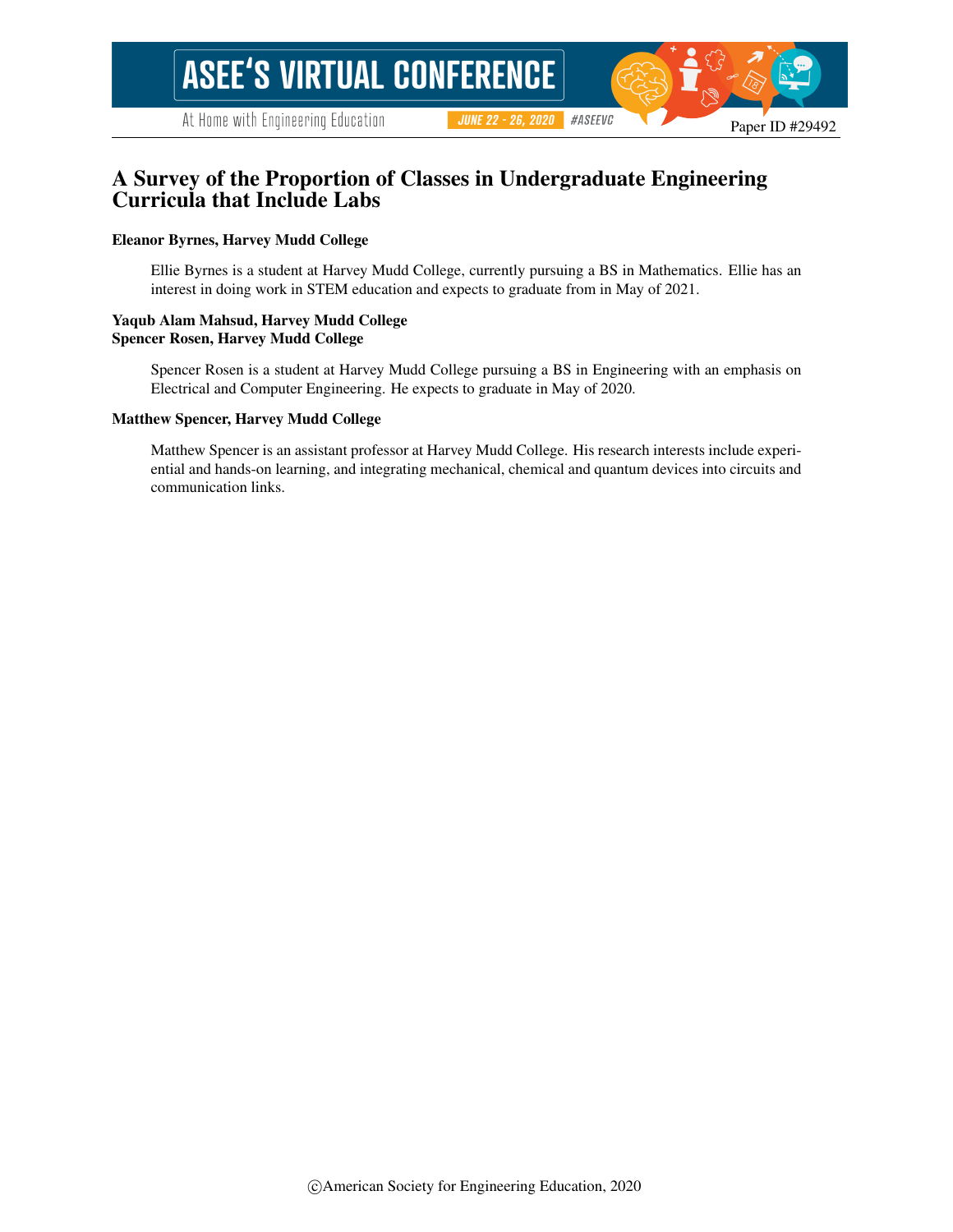# **A Survey of the Proportion of Classes in Undergraduate Engineering Curricula that Include Labs**

*Abstract* -- This research paper describes the results of a systematic review of engineering course catalogs and program requirements that sought to answer the question, "How many laboratory classes does an engineering student take?". This study is motivated by two observations: first, literature suggests that laboratories have historically served a critical role in the education of engineering students, but second, accreditation boards do not list requirements for the number of laboratories that engineers must take, instead offering the requirement a program provides "experimental experience appropriate to the program." This study provides a quantitative summary of how different programs interpret that charge, and that summary can be used as a benchmark for programs to evaluate their own laboratory offerings.

Naturally, the number of laboratory classes a student takes could be influenced by many factors, including programmatic resources and the requirements of different engineering sub-disciplines. Accordingly, catalogs and program requirements were collected from several engineering disciplines and from the top and bottom of college rankings. The number of lab and non-lab classes in each program were compared in a statistical linear model that accounted for the rank of the program and the engineering sub-discipline.

Results show that there are significant differences between the distributions of number of labs in electrical and mechanical engineering curricula, but that there are not significant differences based on the ranking of the schools. 50.4% of the required electrical engineering classes in an undergraduate electrical engineering program contain hardware-based laboratories, and 39.1% of mechanical engineering courses require laboratories. The high proportion of laboratory classes in curricula reaffirms the importance of research into the pedagogy of laboratory design.

# **1 Introduction**

Engineering is a discipline that requires interaction with the physical world, so it is of little surprise that there is broad consensus among engineering educators that laboratory classes are an important part of engineering curriculums [\[1\]](https://www.zotero.org/google-docs/?nZNLyw). However, the Accreditation Board for Engineering and Technology (ABET) doesn't specify how many laboratory classes should be in an engineering program, instead offering the guideline that laboratory experiences should be "appropriate to the program" [\[2\].](https://www.zotero.org/google-docs/?fAto1p) Literature is also quiet on the question of "how many engineering laboratory classes does an undergraduate engineer take?"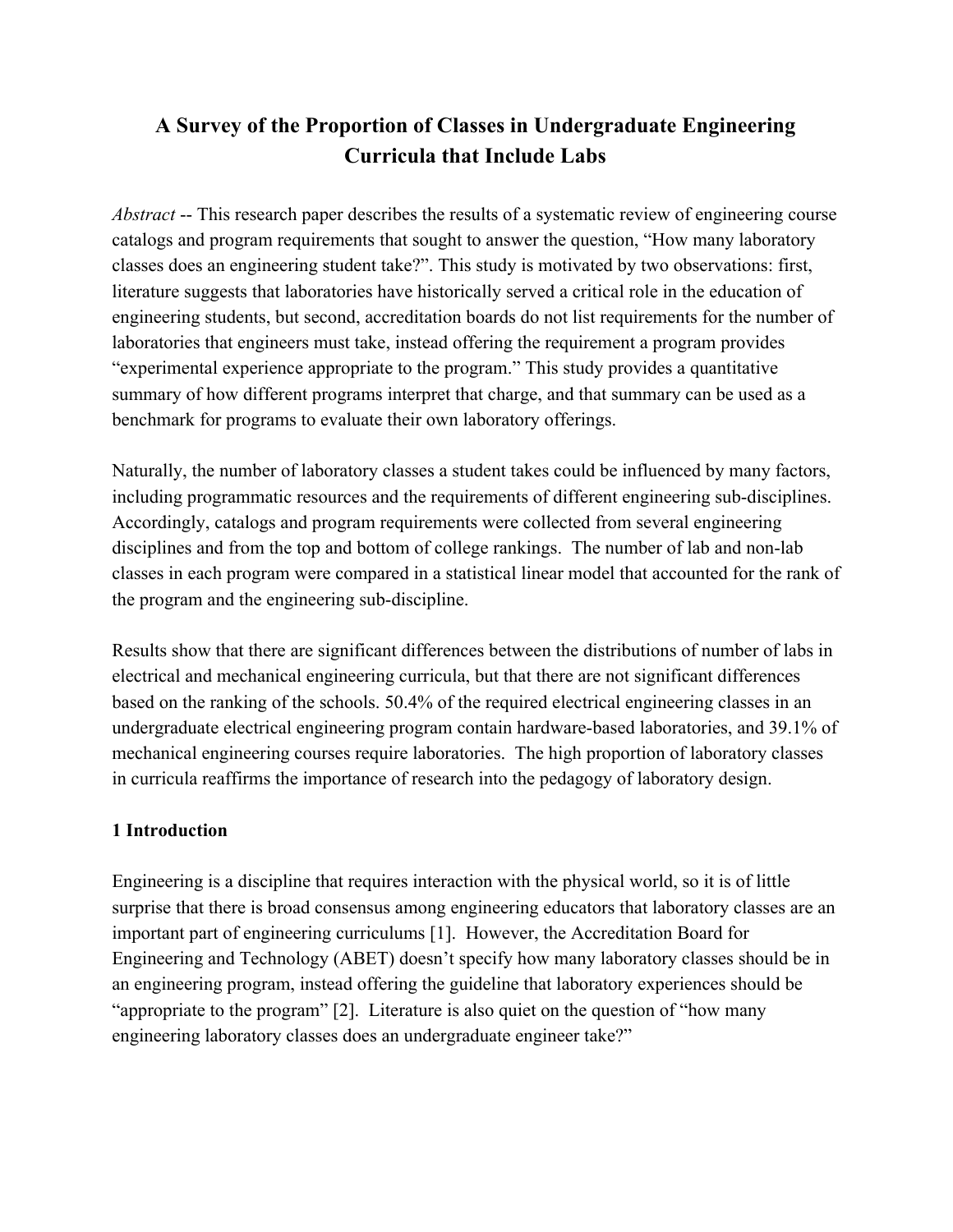This study tried to answer that question by performing a systematic review of publicly available course catalogs to count the number of laboratories required of engineering students in different engineering programs. Naturally, the faculty in an engineering program might make decisions about how many laboratories to require based on many factors. This study focuses on two such factors: engineering discipline (e.g.: mechanical engineering is a discipline), and a school's ranking in a national college ranking website [\[3\],](https://www.zotero.org/google-docs/?bWiYpX) which was used to represent the financial resources available to the program. The study considered two disciplines -- electrical engineering (EE) and mechanical engineering (ME) -- and two different clusters of school rankings -- highly and poorly ranked schools. This resulted in four categories of programs to analyze top EE, bottom EE, top ME and bottom ME.

While all schools in the dataset evaluated in this study reported credit hours using the Carnegie Unit, which corresponds to 3 hours of work per week, a statistically significant number of schools did not report credit hours for the laboratory component of classes. For example, at one school, Fluid Mechanics was listed as a three credit course while Fluid Mechanics Laboratory was listed as a zero credit course, despite being a co-requisite. This ambiguity in credit reporting is why the number of laboratory courses is used as a metric in this study instead of the number of credit hours.

A total of 271 sets of course catalogs and program requirements were reviewed to evaluate if they were suitable for the study, and the best thirty from each category were retained for analysis. Class descriptions were extracted from these documents, and these descriptions were categorized into multiple categories reflecting the many types of laboratory experiences students can have: no laboratory component, traditional in-lab hardware experiences, software-based laboratories [\[4\],](https://www.zotero.org/google-docs/?gt1F9a) take home lab kits [\[5\]](https://www.zotero.org/google-docs/?TB7xwy), mixed studio-lecture courses [\[6\]](https://www.zotero.org/google-docs/?LGl9wv), or other laboratory experiences.

The hypothesis of this study was that both engineering discipline and school rank would drive significant differences in the number of laboratories a program offered because EE and ME have very different capital requirements for laboratory classes, and resources are one explicit aspect of school rankings. The hypothesis was assessed by building a statistical linear model and running an ANOVA on the proportion of laboratories uncovered by systematic review in each of the four categories of programs discussed above.

This process is described in the following sections: Section 2 describes the methods used for data collection and categorization, Section 3 describes the results of the analysis and Section 4 draws conclusions from the results and suggests avenues for future work.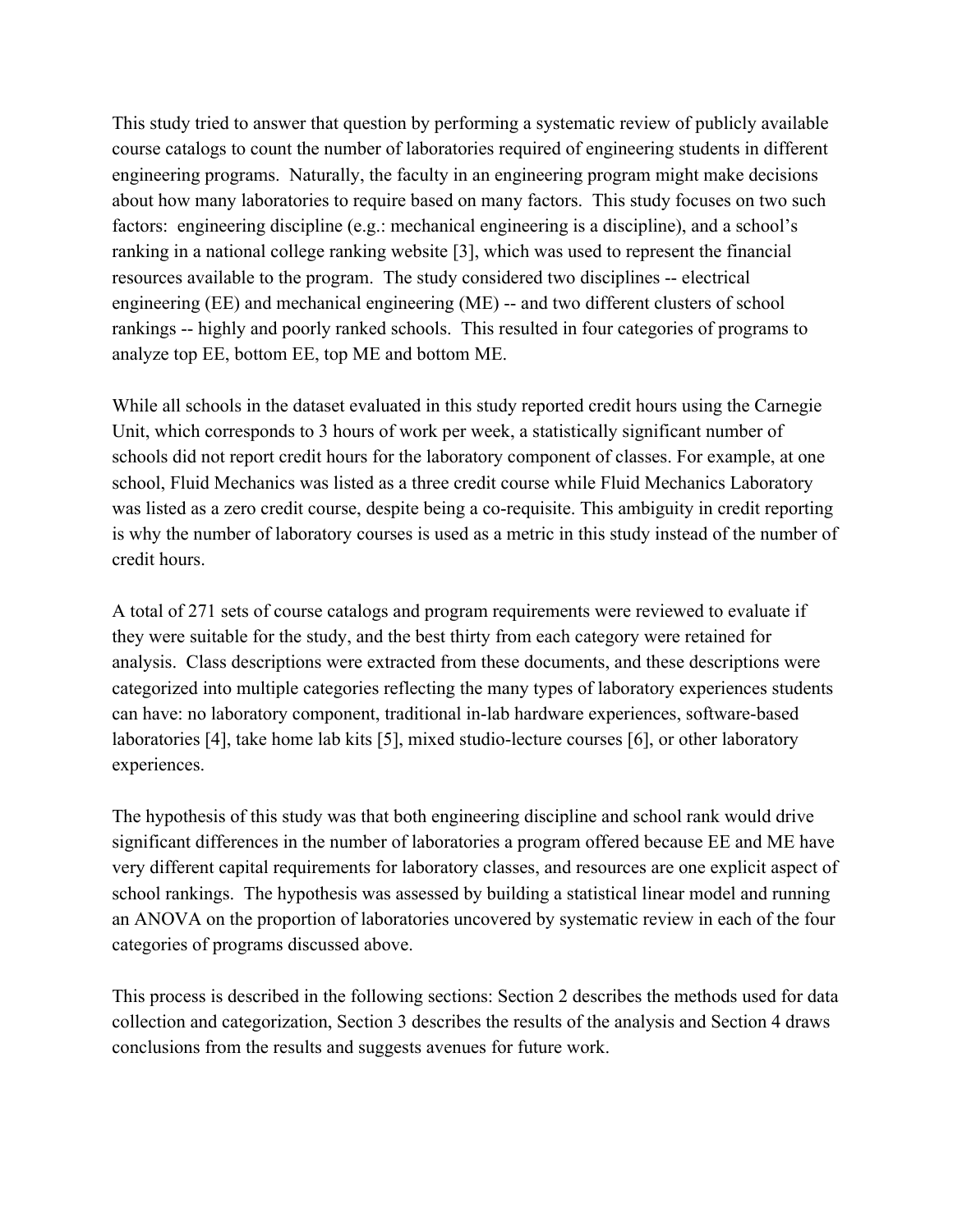### **2 Methods**

Three steps were required to gather the database used for this study: evaluating programs to determine if they contained viable classes, systematically selecting programs to review and categorizing the classes in reviewed programs based on the type of laboratory experience offered. This section discusses each of those steps.

### **2.1 Evaluating Catalogs to Determine if They Contain Viable Classes**

An engineering program is often composed of requirements derived from multiple sources. For instance, a student might be required to complete general education requirements, a set of required engineering classes, and some elective classes of his/her choosing. Of these three categories, only the required engineering classes are reflective of courses required of engineers by an engineering program. General education requirements could be imposed by a wide variety of departments, so laboratories in general education requirements aren't guaranteed to be engineering laboratories. Similarly, there are no guarantees that any particular elective includes laboratories. Therefore, the first step of reviewing a program is examining the program requirements and catalog to determine how many general education, engineering requirements and electives are required of students. This classification is referred to as requirement type.

### **2.2 Selecting Catalogs for Review**

After the courses in a program have been categorized by requirement type, a set of inclusion/exclusion criteria was applied to guarantee that programs in the review were suitable for statistical analysis. The criteria were:

- 1. EXCLUDE IF: The program does not provide a syllabus with course descriptions and requirements for the engineering discipline being considered.
- 2. EXCLUDE IF: Course descriptions are absent to a degree that it is impossible to determine if a course contains a laboratory experience.
- 3. EXCLUDE IF: Engineering general education requirements are not separated from engineering program requirements in the publicly available program descriptions.
- 4. EXCLUDE IF: The program is more than 40% electives.
- 5. INCLUDE IN TOP CATEGORY: The thirty top-most ranked programs in [\[3\]](https://www.zotero.org/google-docs/?8qbfGn) of the engineering discipline being considered that were not excluded from the study.
- 6. INCLUDE IN BOTTOM CATEGORY: The thirty bottom-most ranked programs in [\[3\]](https://www.zotero.org/google-docs/?eaDyD3) of the engineering discipline being considered that were not excluded from the study.
- 7. INCLUDE IN EE CATEGORY: If the engineering discipline being considered is electrical engineering
- 8. INCLUDE IN ME CATEGORY: If the engineering discipline being considered is mechanical engineering.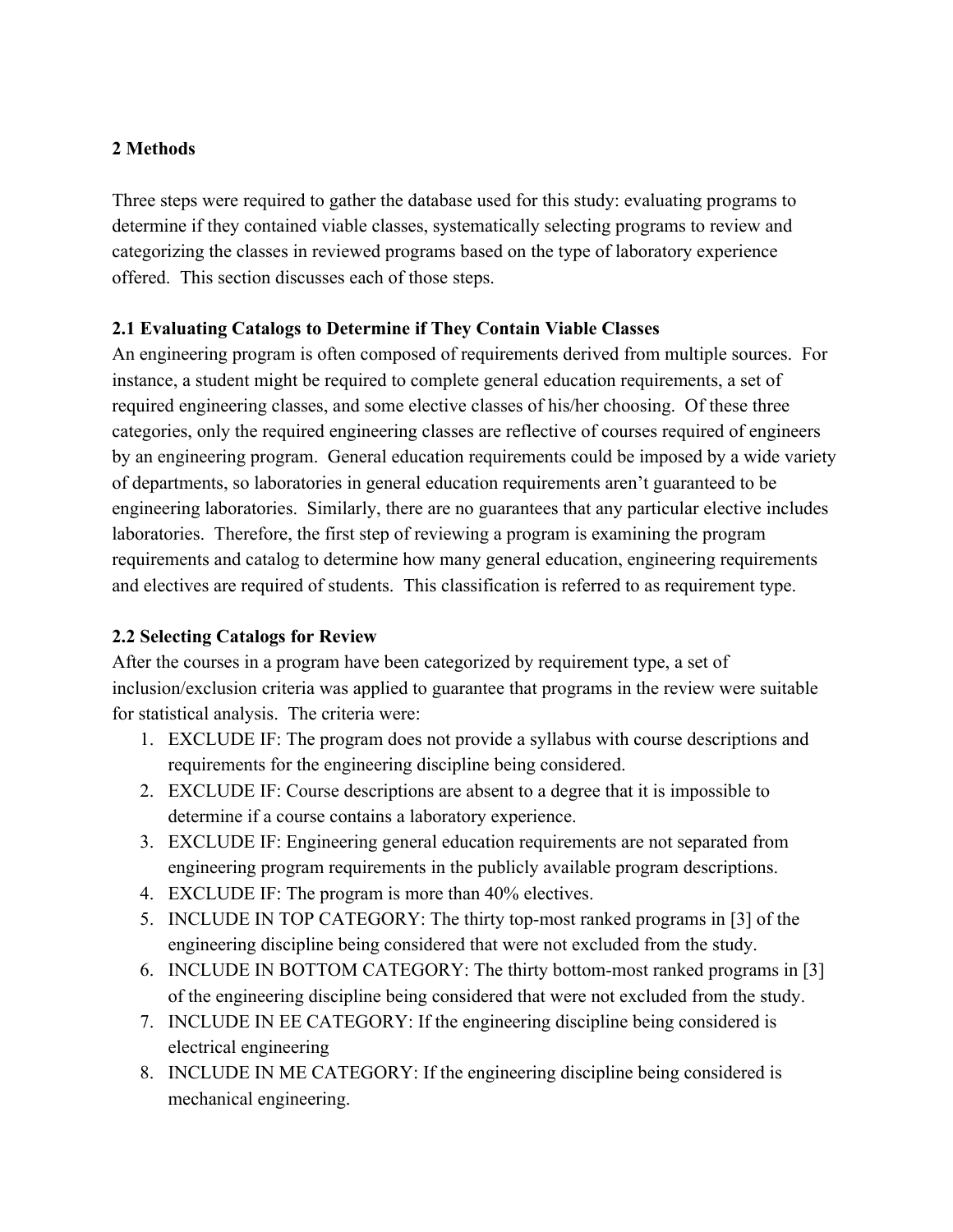Note that the phrasing of these criteria allows different sets of schools in each engineering subdiscipline.

Many of these requirements are self-explanatory -- e.g.: it's impossible to categorize courses if course descriptions are missing -- but the exclusion of programs that are 40% or more electives deserves explanation. In courses that are mostly electives, the proportion of laboratory classes that a student takes could vary widely depending on the classes the student selects. Moreover, the number of engineering requirements in these programs is very small, so even one required engineering lab can dramatically affect the proportion of labs in these programs. These two effects make highly elective programs similar to programs with missing course descriptions: it's impossible to make a good guess of how many courses contain laboratory components.

Using [\[3\]](https://www.zotero.org/google-docs/?LT3sQw) as a source of ratings for inclusion in the top and bottom categories instead of other rankings -- [\[7\]](https://www.zotero.org/google-docs/?2wcEK1) for example -- is a potentially controversial choice, but analysis suggests it doesn't matter much. Figure 1 shows a scatter plot comparing rankings in [\[3\]](https://www.zotero.org/google-docs/?k4y13E) and [\[7\]](https://www.zotero.org/google-docs/?D5Ydq0) for all programs included in the study, and it shows that highly rated schools and poorly rated schools form correlated clusters in the upper right and lower left. Because this analysis doesn't use a program's exact rank, rather binning programs into "high" or "low" ranked categories, few (14 of 120) schools would differ if the other list were used. Trying to leverage this correlation to get more accurate school rankings motivated the choice to use 30 programs in each category.



Figure 1: Scatter plot showing correlation between high and low rated schools in [\[3\]](https://www.zotero.org/google-docs/?iIphC1) and [\[7\]](https://www.zotero.org/google-docs/?0mBc2i)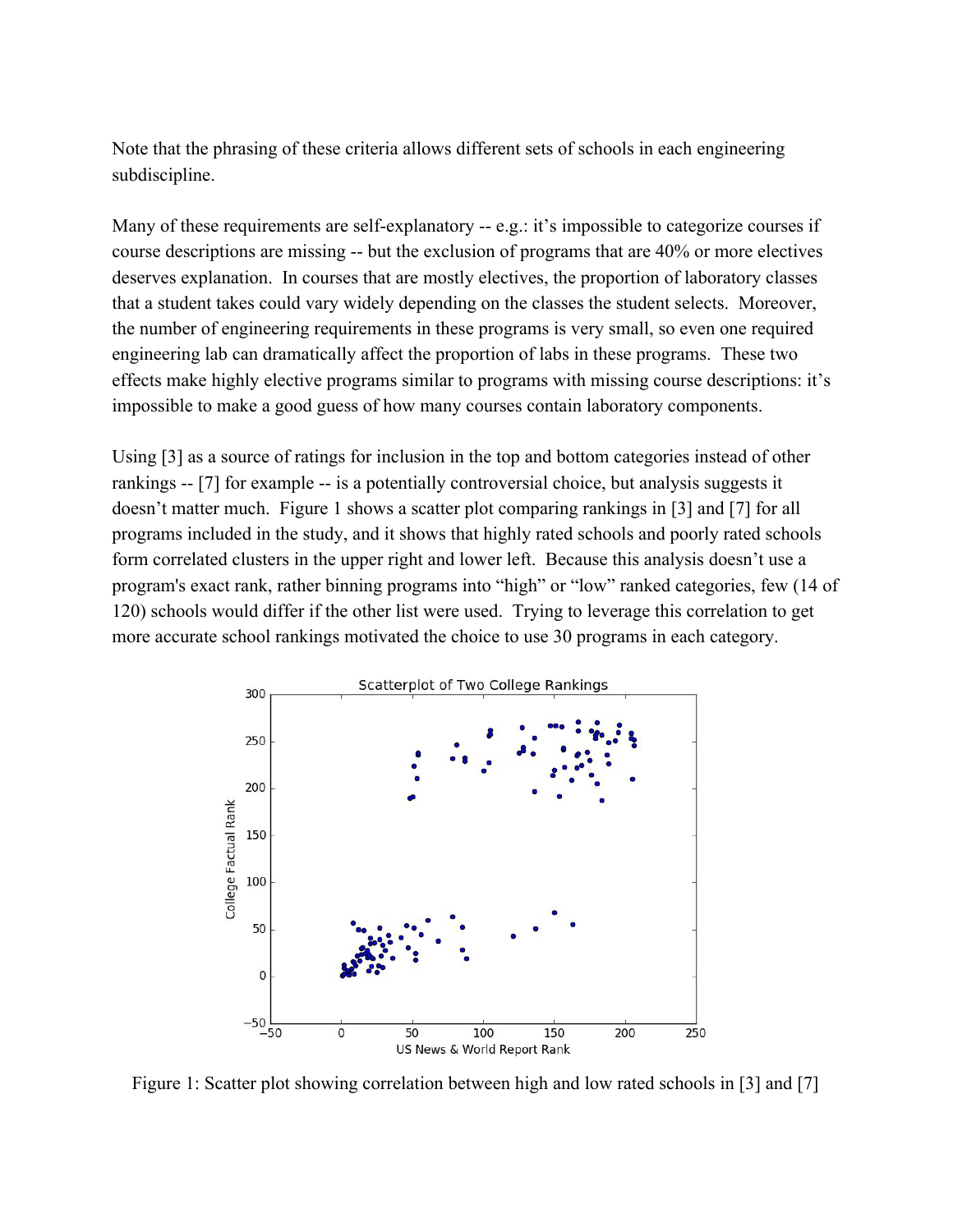# **2.3 Categorizing classes**

Course descriptions were gathered from the course catalogs of included programs, and the descriptions were classified as laboratory classes that used hardware, laboratory classes that exclusively used software, or classes that had no laboratory component. The categories are described in greater detail below:

- Hardware laboratories -- laboratories in which students were asked to interact with an external piece of equipment or measure a natural phenomenon. This category included take-home lab kits and mixed studio-lectures.
- Software-only laboratories -- laboratories that consisted entirely of simulation or programming. Remote laboratories, where students interacted with a software interface to real equipment, were included in this category, as were finite element / simulation based labs.
- No laboratories -- no laboratory experiences.

A second reader evaluated a subset of the catalog descriptions to verify the validity of the codes. The inter-rater reliability of these evaluations was 88% (by Cohen's Kappa).

Readers reported that the features which indicated a course included a laboratory component included the following: use of the words "lab," "prototype," "build," or "measure" in the course description; the presence of a co-required course designated as a laboratory section; or significant discussion of implementing or measuring physical systems. Features indicating software laboratories included descriptions of simulations; the words "remote laboratory" or "web-based laboratory"; or the presence of a co-requisite computer laboratory section.

### **3 Results**

The proportion of required engineering courses which contained laboratories was calculated for each program. A statistical linear model was constructed to predict the proportion assuming it was influenced by the type of program (ME/EE), the ranking cluster the program belonged to (high/low), an offset and noise. This model was used in an ANOVA test, and Table 1 summarizes the model and ANOVA findings.

The table shows that the engineering discipline has a high F score and low p score, suggesting that it has significant predictive power. The intercept is also significantly predictive. However, the table also suggests that the rank of programs has little predictive power: the Top/Bot code has a high p score and a low F score.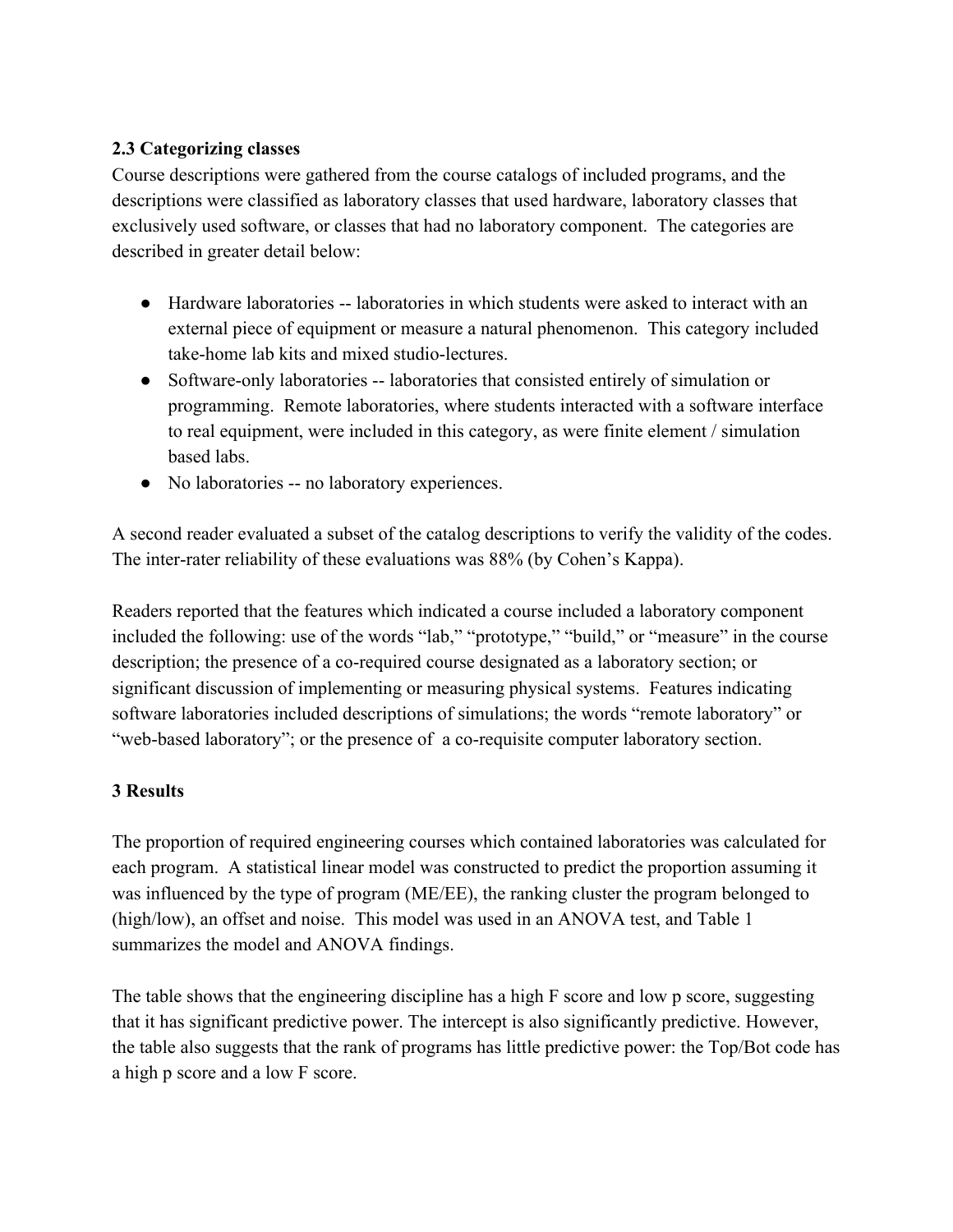|           | Sum of Squares | Mean Squares | Coefficient | Coeff. Variance | p    | F     |
|-----------|----------------|--------------|-------------|-----------------|------|-------|
| EE/ME     | 0.38           | 0.38         | $-0.11$     | 0.03            | 0.00 | 19.91 |
| Top/Bot   | 0.00           | 0.04         | 0.01        | 0.03            | 0.62 | 0.24  |
| Intercept | N/A            | N/A          | 0.50        | 0.02            | N/A  | N/A   |
| Residual  | 2.22           | 0.02         | N/A         | N/A             | N/A  | N/A   |

Table 1: Statistical Linear Model

The distribution of proportions of laboratory courses for each of the four categories are pictured in Figure 2. EE distributions differ from ME, but top and bottom distributions for both EE and ME overlap substantially, which corroborates the statistical linear model. A t-test confirms this suspicion: the mean proportion of laboratory classes in EE and ME programs was significantly different (p=1.7e-5). On average, 50.4% of classes required in an EE program were labs while 39.1% of classes required in an ME program were labs.



Figure 2: Distributions of the proportion of required classes that have hardware laboratory classes in each category used in this analysis.

These results confirm the hypothesis that engineering disciplines have different laboratory requirements, which could be driven by the cost of laboratories, different amounts of faculty labor required to maintain laboratories or different values in the disciplines. This result falsifies the hypothesis that program ranking is a useful indicator of the number of laboratories a program